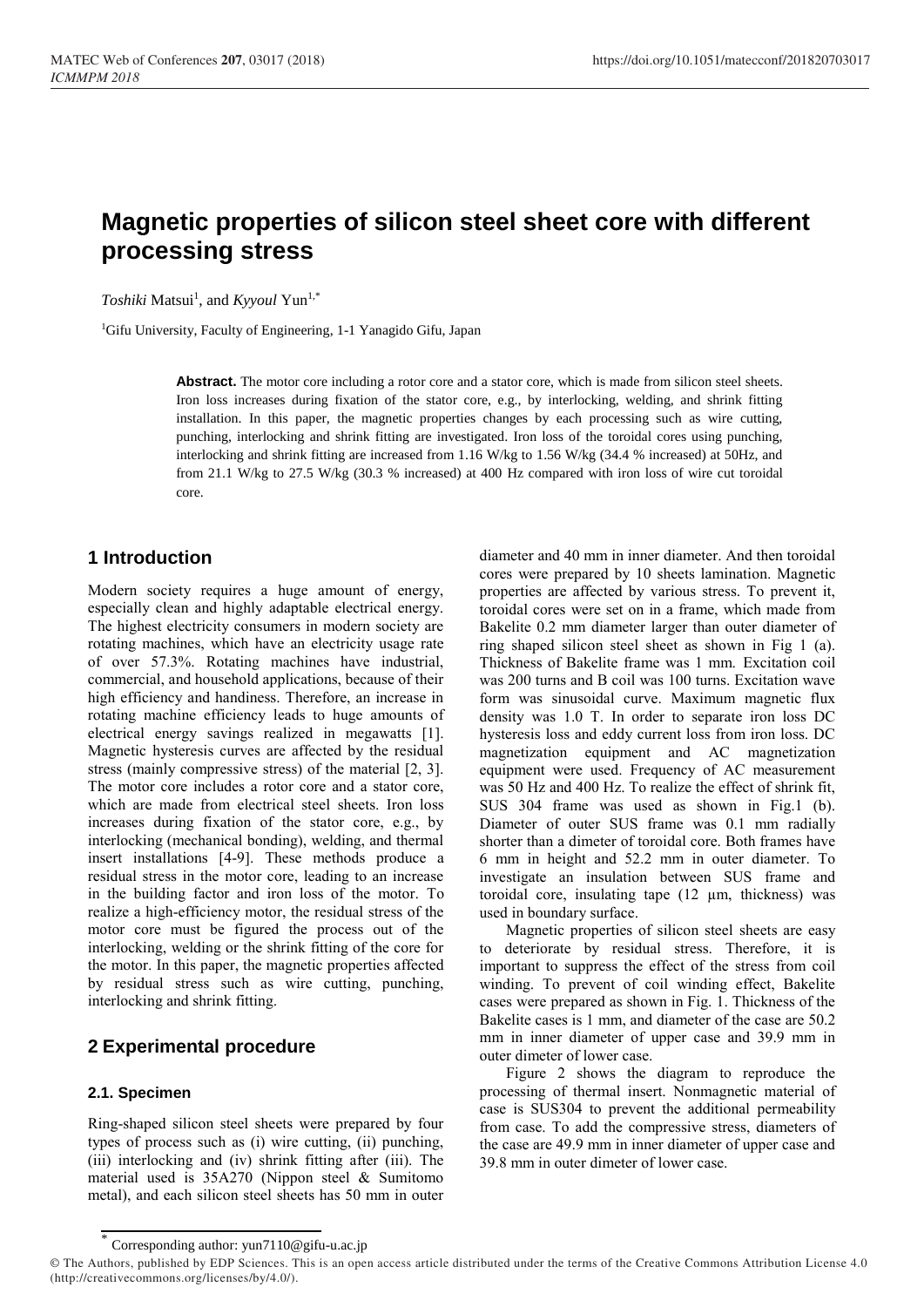



**Fig. 1.** Frame to prevent stress and shrink fitting.

#### **2.2 Experimental equipment**

In this time, to separate the total iron loss with DC hysteresis loss and eddy current loss, two different equipment are used. One of them is DC magnetization equipment to measure the DC magnetic properties. The other one is AC magnetization equipment. The diagram of AC experimental equipment is represented in Fig. 2. The exciting coil with a 1 mm wire diameter is wound in two layers with 200 turns. The iron loss (*W*) was calculated as follows:



**Fig. 2.** Diagram of experimental equipment.

$$
W[W / kg] = \frac{1}{\rho T} \int_0^T H \frac{dB}{dt} dt
$$
 (1)

where  $\rho$  was the density of the specimen and *T* was the cycle. Form factor of excitation wave form was  $1.11 \pm$ 0.01.

### **3 Results and discussions**

From Fig. 3, shrink fitting has the largest hysteresis loop and the largest iron loss value. Then the iron loss value is decreases in the order of shrink fitting, interlocking, punching and wire cutting. The coercively force (*Hc*), the maximum magnetic field (*Hm*) and relative permeability  $(\mu_r)$  were compared at 50 Hz. The wire cutting was  $H_c =$ 48 [A/m],  $H_m = 131.84$  [A/m] and  $\mu_r = 6041$ . The punching was  $H_c = 58$  [A/m],  $H_m = 325.21$  [A/m] and  $\mu_r$ = 2453. The interlocking was  $H_c = 63$  [A/m],  $H_m =$ 







(b) Magnetic hysteresis curves at 400 Hz. **Fig. 3.** Magnetic hysteresis curves with 50 Hz magnetization.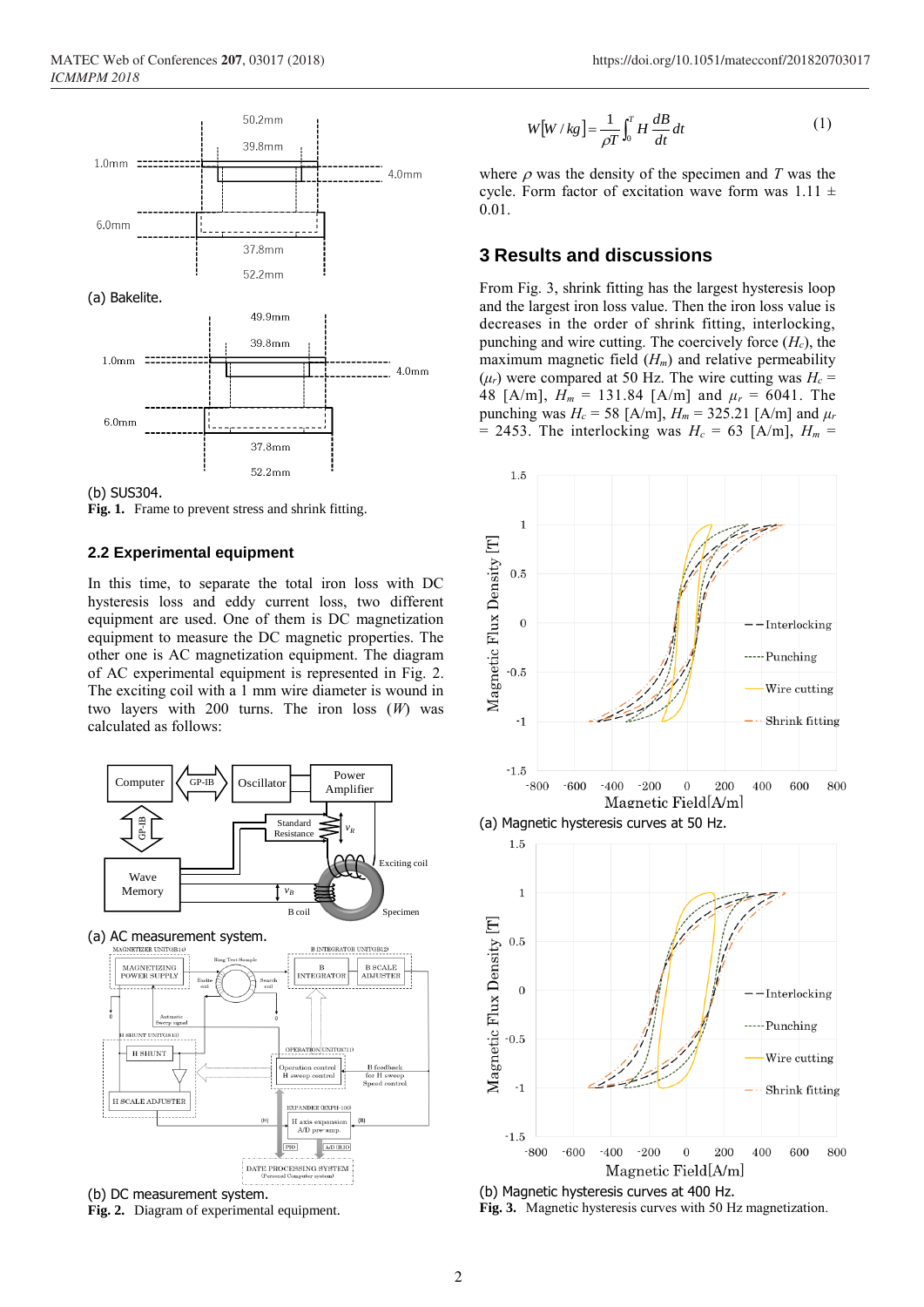477.66 [A/m] and  $\mu_r$  = 1667. The shrink fitting was  $H_c$  = 65.25 [A/m],  $H_m = 521.44$  [A/m] and  $\mu_r = 1525$ . From the results, magnetic properties using wire cutting show the smallest coercive force and maximum magnetic field, maximum permeability is the highest. It can be seen that the coercive force is increased with each processing and the characteristics of the soft magnetic material deteriorate.

Iron loss of wire cutting shows the lowest value. The eddy current loss of the wire cutting at 50 Hz is larger than that of the punching specimen, but at 400 Hz the wire cutting specimen has the smallest value. As a result, deterioration of magnetic characteristics with wire cutting is smaller than that with punching. Also, it can be seen that hysteresis loss due to shrink fitting is smaller than interlocking. Due to stress caused by interlocking deterioration can be reduced by shrink fitting the punching specimen. What can be seen from the above graphs and tables is that the processing stress due to the cutting method when forming a ring sample has the most influence on the magnetic characteristics, and the iron







loss is increased by 24% in the punching process as compared with the wire cutting. Toroidal core of interlocking has an iron loss of 5% higher than that of punched core. Although the crimped sample was used as the shrinkage fitting sample, the iron loss value